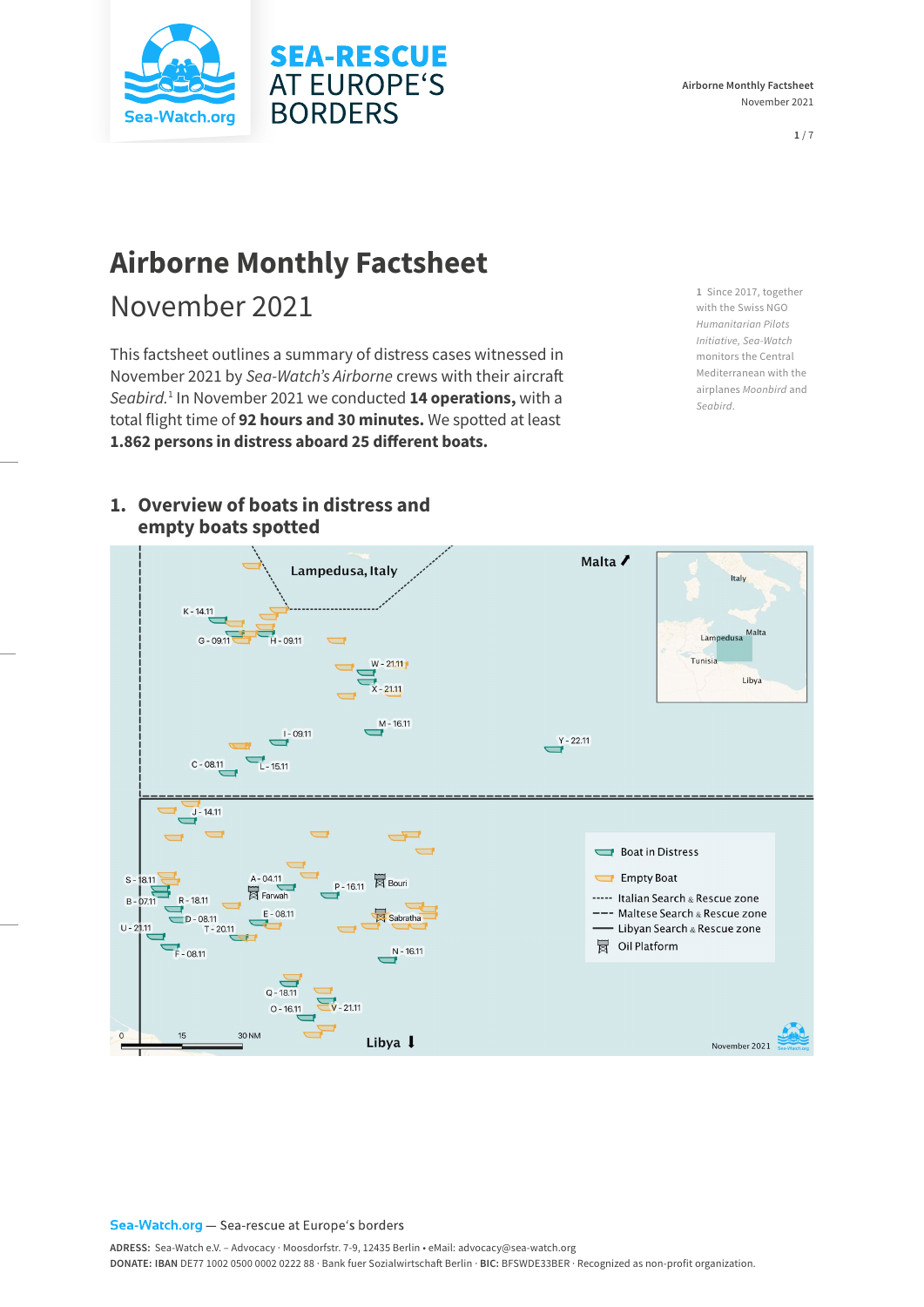## **Maltese Search-and-Rescue (SAR) zone**

• 4 boats in distress, with around 309 people, were rescued by the Italian authorities or arrived independently in Lampedusa, Italy

**SEA-RESCUE AT EUROPE'S** 

**BORDERS** 

- 1 boat in distress, 25 people, was rescued by the NGO vessel Geo Barents<sup>2</sup> and disembarked in Messina, Italy
- The outcomes for 5 boats, 195 people, remain unknown
- Estimated<sup>3</sup> number of persons in distress: 529

### **Libyan Search-and-Rescue (SAR) zone**

- 1 boat in distress, 69 people, was rescued by the NGO vessel *Ocean Viking*<sup>4</sup> and disembarked in Augusta, Italy
- 3 boats in distress, 542 people, were rescued by the Italian authorities or arrived independently in Lampedusa, Italy
- 3 boats in distress, around 145 people, were intercepted by the so-called *Libyan Coast Guard* and pulled back to Libya
- 1 boat in distress, 102 people, was rescued by the merchant vessel *Almisan* and disembarked in Lampedusa, Italy
- 1 boat in distress, 99 persons, was rescued by the NGO vessel *Geo Barents* and disembarked in Messina, Italy
- 3 boats in distress, 276 people, were rescued by the NGO vessel *Sea-Watch 4*<sup>5</sup> and disembarked in Augusta, Italy
- The outcomes for 3 boats in distress, around 100 people, remain unknown
- Estimated number of persons in distress: 1.333

# **2. Details and outcome of selected distress cases**

04.11., distress case A, 69 persons: **Successful rescue operation by NGO vessel with the support of civil actors, civil society again fills the gap left by European Member States in the Central Mediterranean Sea.** The people were spotted in the Libyan SAR zone by *Seabird's* crew. Only a few were wearing life vests, while several had tire rings around their bodies. The boat was overloaded. The Initiative *Watch The Med - Alarm Phone* was later called by the people and could match the boat with their call. Due to a lack of deployment of rescue assets by European Member States in the Central Mediterranean, the vessel *Ocean Viking* changed course towards the people. The people were successfully rescued in the evening by the NGO vessel and were disembarked on November 11th and 12th in Augusta, Italy.

**2** The *Geo Barents* is operated by *Médecins Sans Frontières.*

**3** These numbers are based upon the estimations of *Moonbird* and *Seabird's* crews, as well as numbers which the initiative *Watch The Med - Alarm Phone, Mediterranean Hope*-FCEI, the UNHCR and IOM have provided to us.

**4** The *Ocean Viking* is operated by the NGO *SOS MEDITERRANEE.*

**5** The *Sea-Watch 4* is operated by the NGO *Sea-Watch.*



**Airborne Monthly Factsheet**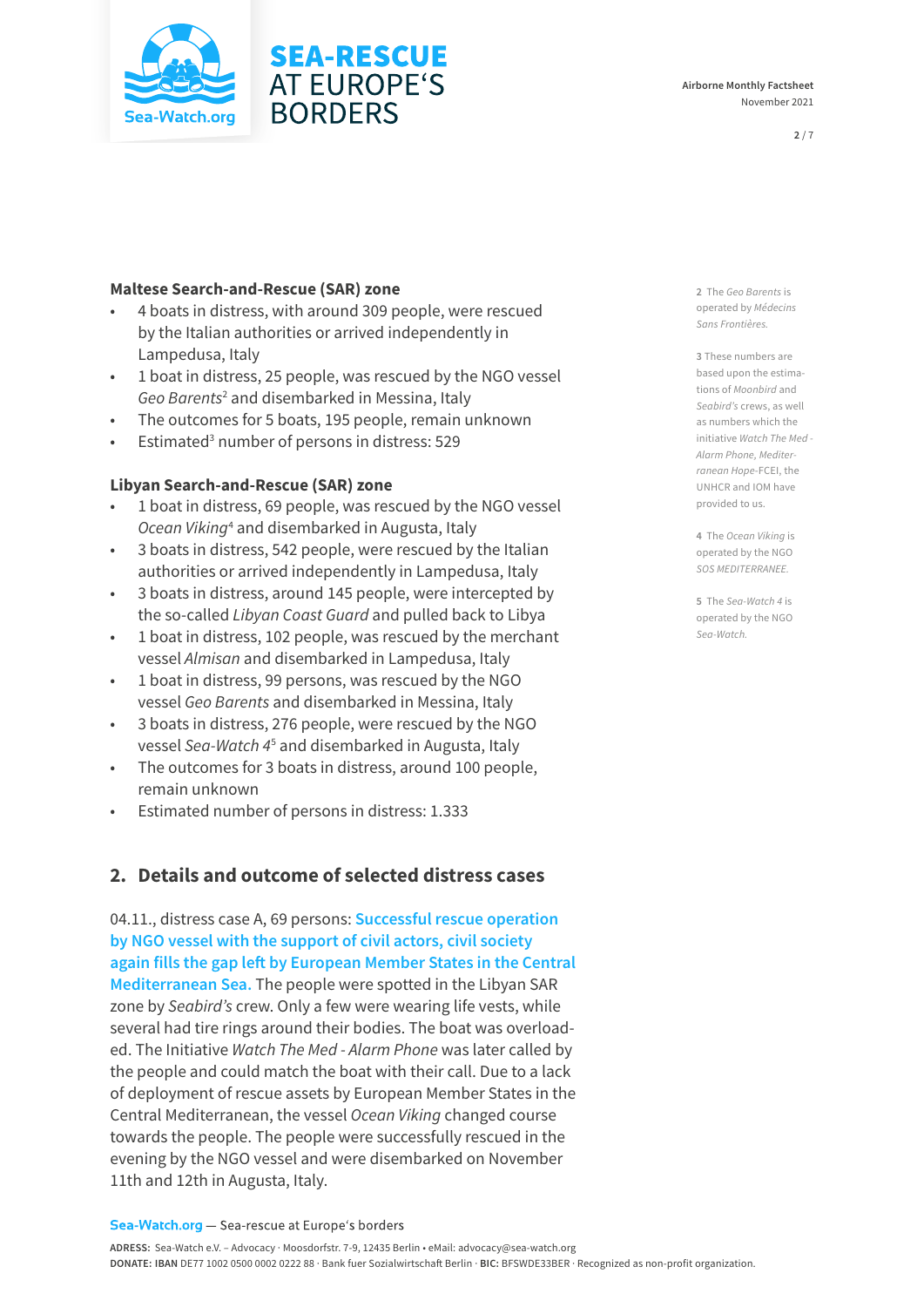

#### **Airborne Monthly Factsheet**  November 2021

**3** / 7

07.11., distress case B, 384 persons: **Overloaded boat in distress, unresponsiveness of several merchant vessels on the radio and the** *Joint Rescue Coordination Centre* **Tripoli on the phone, so-called** *Libyan Coast Guard* **circling the people.** *Seabird's* crew spotted the people in the Libyan SAR zone. The boat was a double decker and the people were therefore in severe danger of capsizing. The merchant vessel *Vos Triton*, flying the flag of Gibraltar, and the oil platform *Farwah* were both unresponsive to *Seabird's* crew on the radio. The ground crew called the Libyan authorities on 13 different numbers. Nobody answered on 8 numbers. 3 numbers did not work. For 2 numbers, the persons could not speak English, and an exchange was impossible. The Italian and Maltese authorities were informed about the Libyan unresponsiveness via email. Two hours after *Seabird's* first sighting, the fishing vessel *El Hancha,* flying the Tunisian flag, and the merchant vessel *Deep Discoverer,* flying the flag of the Bahamas, were unresponsive to *Seabird's* calls on the radio. One hour later, the *Deep Discoverer* was in the vicinity and said it could not render assistance, since the vessel was "engaged in diving operations". The merchant vessel *Maridive 601,* flying the flag of Belize, was unresponsive to *Seabird's* calls. The *Deep Discoverer* then informed *Seabird's* crew that a *Tunisian Navy* Officer was on board and that therefore the merchant vessel would report the people in distress to the *Tunisian Navy.* One hour and 30 minutes later, the so-called *Libyan Coast Guard* were circling around the people with a patrol boat at the boundary to the Maltese SAR zone. In the evening, the people also called the initiative *Watch The Med - Alarm Phone*, who were able to match the case with this boat. *Seabird's* crew were able to spot the people a further time in the Maltese SAR zone. Ultimately, the 384 persons arrived in Lampedusa, Italy.

**SEA-RESCUE AT EUROPE'S** 

**BORDERS** 

On 08.11., *Seabird's* crew spotted 4 boats in distress, carrying around 140 persons.

#### 08.11., distress case D, around 35 persons: **Non-assistance by the Italian and Maltese authorities, unknown outcome.**

*Seabird's* crew spotted the people in the Libyan SAR zone on November 8th. The people were not wearing life vests. The Libyan, Maltese and Italian authorities were informed via email. Twenty-three hours after the first sighting, *Seabird's* crew spotted the people again on November 9th, in the Maltese SAR zone.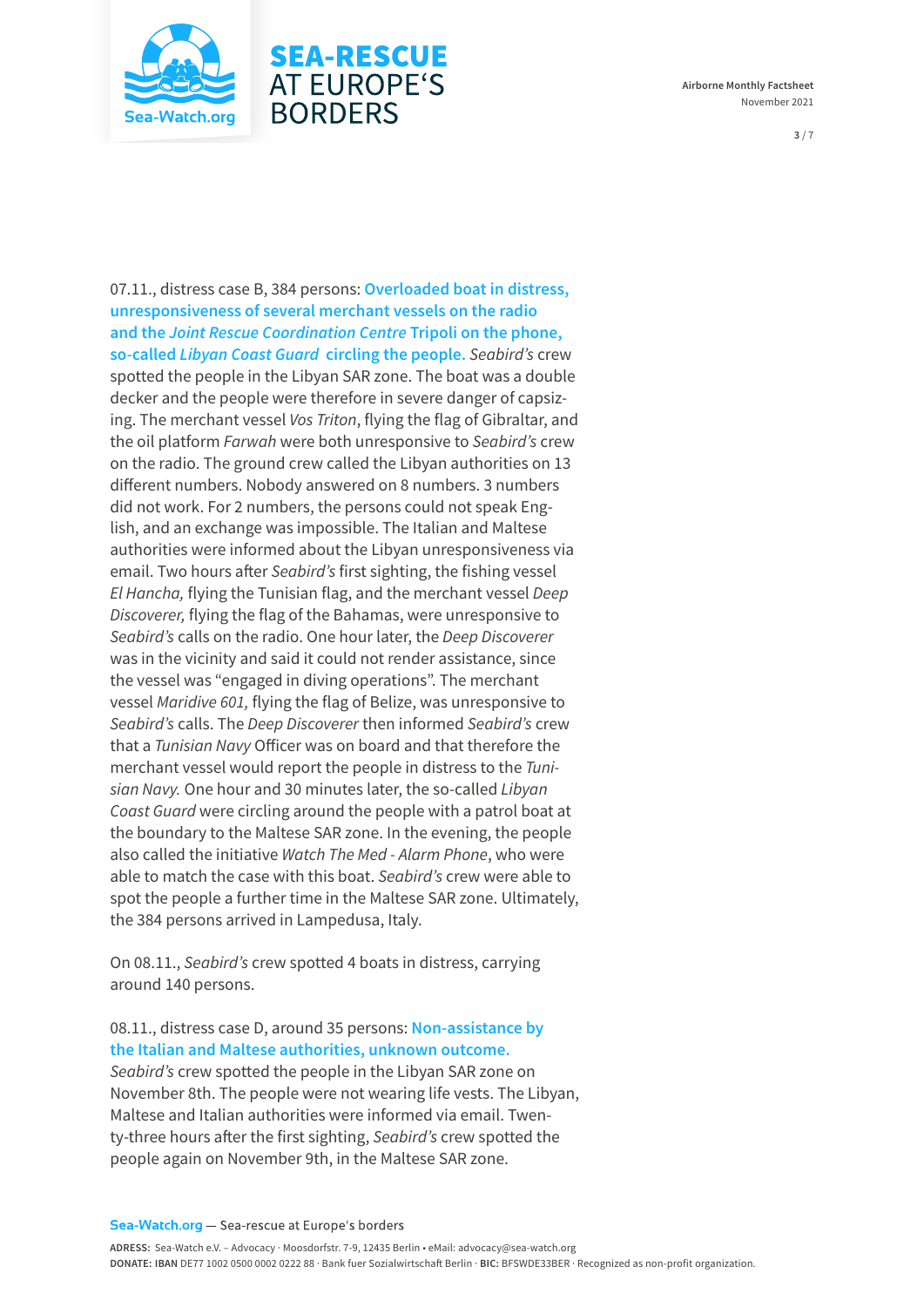



**4** / 7

The Maltese and Italian authorities were informed again and reminded of their duty to coordinate the rescue of the people. The outcome of this case remains unknown.

**SEA-RESCUE AT EUROPE'S** 

**BORDERS** 

08.11., distress case F, 5 persons: **Non-assistance of persons in distress in the Central Mediterranean Sea.** *Seabird's* crew spotted the people in the Libyan SAR zone. There were several fuel canisters and a few life-rings on the boat. The Libyan, Maltese and Italian authorities were informed via email. On November 9th, around 19 hours after the first sighting, the people were spotted again in the Maltese SAR zone. The outcome of this case remains unknown.

09.11., distress case H, 47 persons: **Merchant vessel left alone by authorities, shift of responsibilities between the Italian and Maltese authorities, delay in rendering assistance.** The people were first sighted by the NGO sailing boat *Nadir*,<sup>6</sup> and afterwards by *Seabird's* crew, in the Maltese SAR zone. Almost three hours later, *Seabird's* crew sighted the people a second time. The merchant vessel *Kreta S*, flying the flag of Antigua and Barbuda, was in the vicinity and said on the radio that it would assist the people. Later, the merchant vessel informed *Seabird's* crew that the Italian *Maritime Rescue Coordination Centre* (MRCC) had referred to the Maltese *Rescue Coordination Centre* (RCC) and that the vessel should contact the Maltese authorities. Around 15 minutes later, an *Italian Coast Guard* patrol boat was observed by *Seabird's* crew heading towards the people. The people were rescued by the *Italian Coast Guard* and disembarked in Lampedusa, Italy.

15.11., distress case L, 25 persons: **Coordination and rescue by civil society actors, lack of state rescue capacity.** *Seabird's* crew spotted a boat in distress in the Maltese SAR zone with approximately 25 persons on board and informed the authorities as well as the civil rescue vessel *Geo Barents*, which was present in the area. According to *Médecins Sans Frontières,* the rescued people had already been adrift at sea for two days and could finally be rescued thanks to the coordination of civil society actors. The people were disembarked on 20.11. in Messina, Italy

**6** The *Nadir* is operated by the NGO *RESQSHIP.*

Sea-Watch.org - Sea-rescue at Europe's borders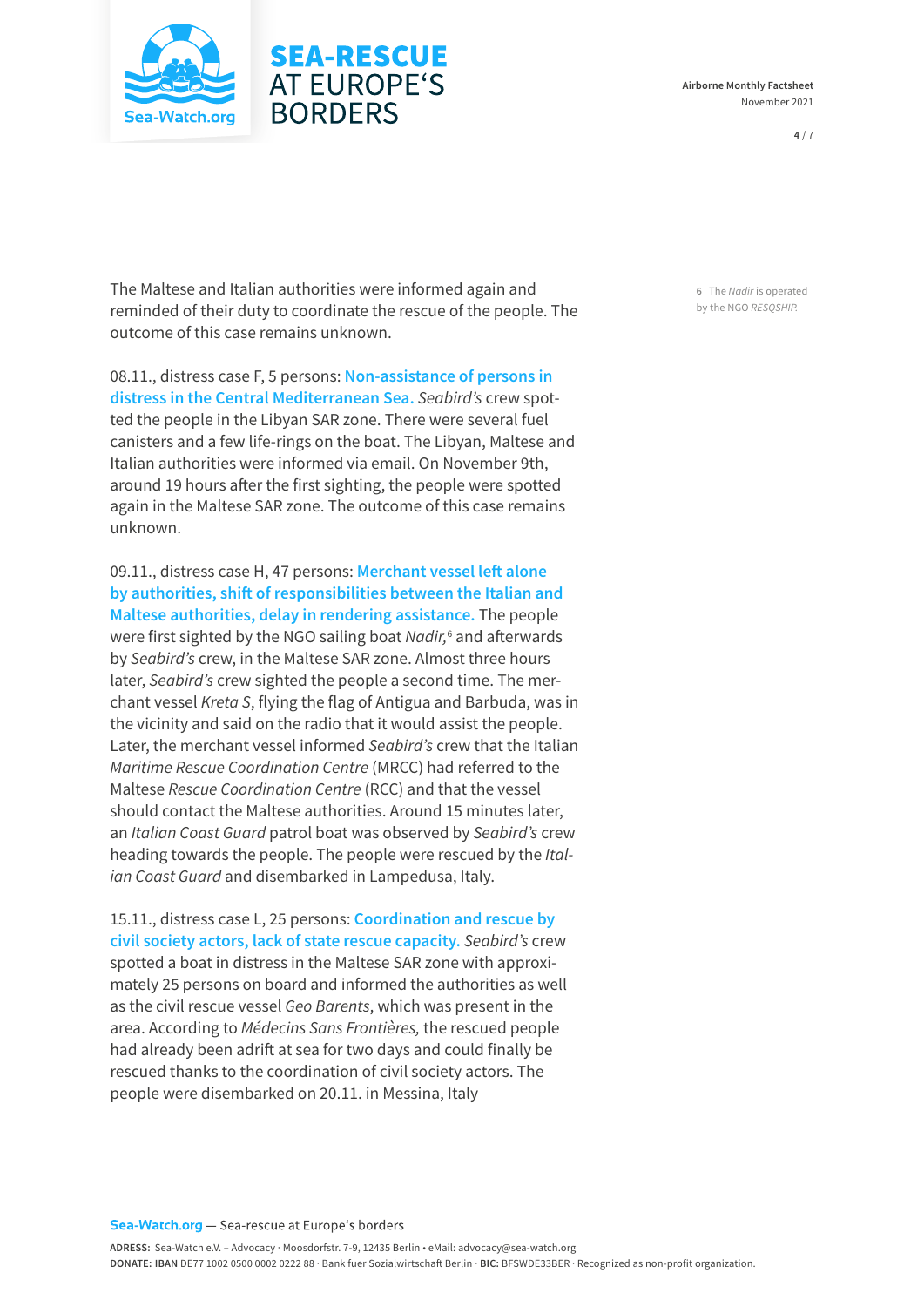

# **SEA-RESCUE AT EUROPE'S BORDERS**

16.11., distress case O, 99 persons and 10 dead bodies: **Joint rescue efforts by civil actors, 10 dead bodies recovered due to delay and lack of state intervention and rescue capacities, involvement of** *Frontex* **drone.** The people on board called the initiative *Watch The Med - Alarm Phone* which then informed the authorities. Afterwards, *Seabird's* crew spotted the wooden boat and informed the authorities. The civil rescue vessel *Geo Barents* was also in the area and sent out a mayday relay on behalf of the people in distress. The boat was listing strongly to one side and only a few people were wearing life jackets. The *Geo Barents* acknowledged the distress call and changed course towards the position. After having been able to take 99 persons safely on board, the crew had to recover 10 dead bodies from the lower deck of the wooden boat, who had died from suffocation.

According to its track, *Frontex*'s drone had been orbiting the position of the boat between the sighting of *Seabird* and the rescue operation by *Geo Barents*.

18.-20.11., distress case R, 70 persons: **Non-assistance by authorities of a distress case for at least two days, Italian and Maltese RCCs uncooperative.** *Seabird's* crew spotted the boat first on the 18th of November in the Libyan SAR zone and informed the authorities. The people on board the boat in distress also called the initiative *Watch The Med - Alarm Phone* which also informed the authorities, updating them several times with new positions of the boat. In the meantime, the boat passed the boundary to the Maltese SAR zone. *Seabird's* crew were able to spot the boat again two days later on the 20th November, whereupon the crew sent out a mayday relay.<sup>7</sup> After further phone calls between the ground crew and the Italian and Maltese RCCs, the authorities were not willing to provide any information about the two day old case. The boat was later rescued by the *Italian Coast Guard* and disembarked in Lampedusa, Italy. Authorities had knowledge about the distress case for at least 2 days, did not send any rescue capacities and thus knowingly accepted the danger to the lives of the people on board.

**7** A "mayday relay" is an emergency procedure which provides information about a boat in distress via maritime or aerial radio, requesting any asset in the vicinity to assist.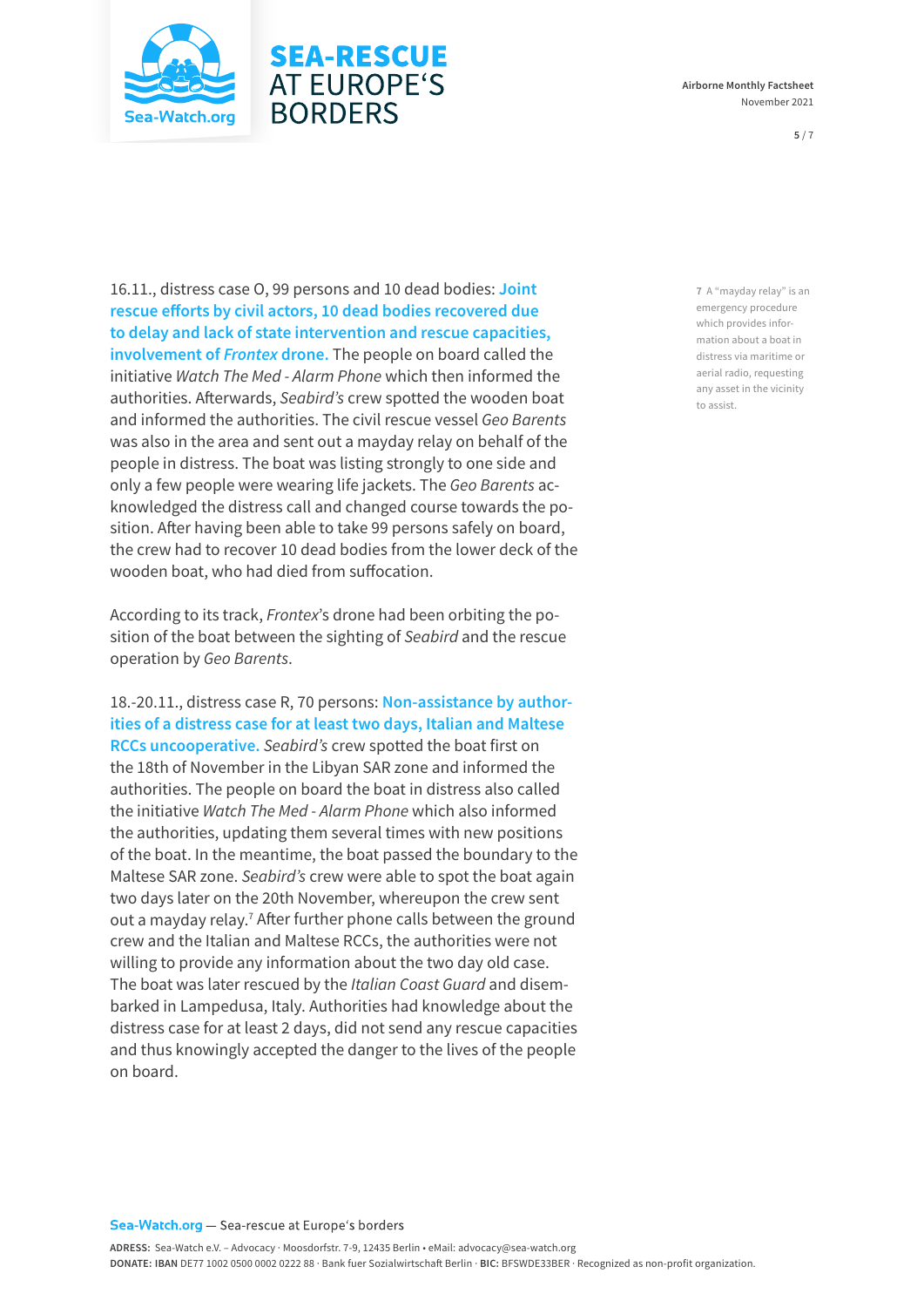

#### **Airborne Monthly Factsheet**  November 2021

#### **6** / 7

21.11., distress case V, 73 persons: **Violence and dangerous manoeuvres by the so-called** *Libyan Coast Guard* **putting people on board at acute risk, rescue by a civil society actor.** The civil rescue vessel *Sea-Watch 4* spotted a boat in distress with two Libyan vessels close-by. Aircraft *Seabird* was also on scene monitoring the situation from the air, and saw the Libyan patrol boats attempt to intercept the rubber boat in distress. Both the vessel *PB656* of the so-called *Libyan Coast Guard* with intercepted people already on deck and the other Libyan patrol boat later stayed at a distance and did not intervene. The *Sea-Watch 4* was able to conduct a rescue operation and safely embark 73 persons. According to testimonies from the rescued persons on board the *Sea-Watch 4,* the Libyan vessels had fired into the water and put the people at acute risk.

**SEA-RESCUE AT EUROPE'S** 

**BORDERS** 

22.11., distress case Y, 44 persons: **Non-assistance by a merchant vessel, RCC Malta not taking any steps to assist a boat in distress in the Maltese SAR zone.** *Seabird's* crew spotted a boat in distress with around 40 people on board in the Maltese SAR zone and informed the authorities. The engine of the boat was not working and the people were adrift. *Seabird's* crew sent out a mayday relay on behalf of the boat. The merchant vessel *Asso Ventinove,* flying the Italian flag, was in the vicinity and seemed to change its course towards the distress case. We also informed the merchant vessel's company *Augusta Offshore S.p.A.* about the situation and asked for an immediate intervention. The outcome for this boat in distress is unclear.

During November 2021, we must assume that *Frontex* was involved in **at least 3 distress cases** with its drone and aircraft. Two boats in distress were rescued by the Italian authorities and disembarked in Lampedusa, Italy. One boat was rescued by the NGO vessel *Geo Barents* and disembarked in Messina, Italy.

During November 2021, *Seabird* and Skybird's crews spotted **43**  empty boats.<sup>8</sup> On November 11th, one spotted empty boat was on fire in the Libyan SAR zone. Another empty boat was sighted on two occasions, on November 4th and 6th. Two empty boats match with rescue operations previously conducted by the NGO vessel *Sea-Eye 4.*<sup>9</sup> One empty boat is the remains of distress case B which was disembarked in Lampedusa, Italy. The outcomes for the other 40 empty boats remain unknown.

**8** One additional empty boat was spotted, however a position could not be documented.

**9** The *Sea-Eye 4* is operated by the NGO *Sea-Eye.*